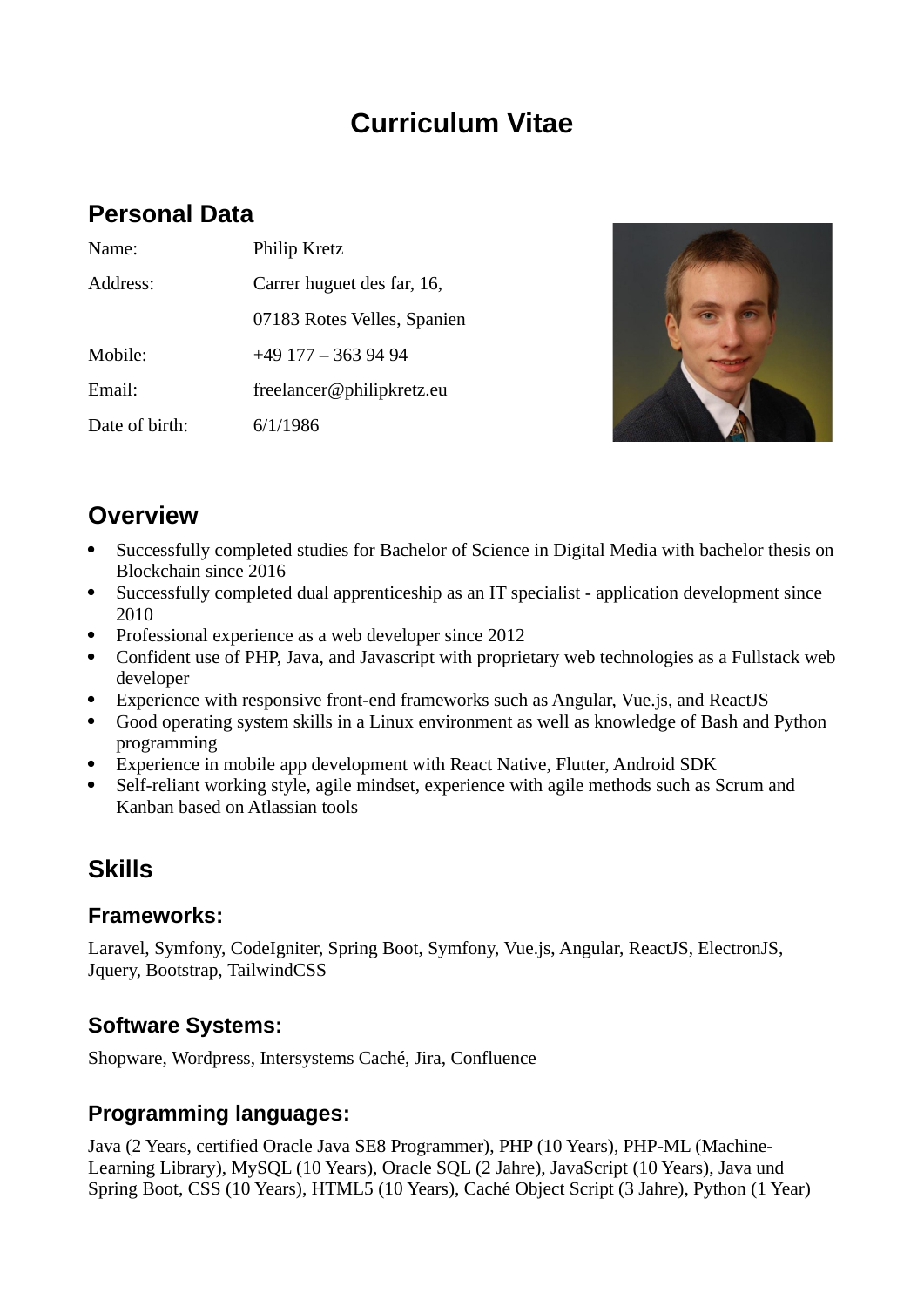### **Tools for Collaboration and Versioning:**

Gitlab, Tortoise GIT, Tortoise SVN, Atlassian Toolstack

### **IDE:**

IntelliJ, PHPStorm, Eclipse, Netbeans, Atom, Nano, vi

#### **Languages:**

German – native Englisch – very good French – basic Spanish – basic

## **Professional experience**

#### **12/2020 -today**

#### **Senior Fullstack Software Developer**

- Further development of the existing distributed software environment in Wordpress
- Development of a social media analysis with PHP-ML (Machine-Learning Library)
- Development of a marketplace for automated product-placement processes
- Development of the contractboard based on Laravel 8
- Integration of a test server with GitLab
- Development as well as operation of internal Bash scripts for Linux

#### **06/2020 – 11/2020**

#### **Senior Fullstack Software Developer / DevOPS Engineer**

- Further development of the existing distributed software environment in PHP7, MariaDB and ReactJS
- Development as well as operation of internal Bash scripts for Linux
- Analysis and programming of RestFul web interfaces under authentication with OAuth 1
- Collaboration via Slack, Atlassian Bitbucket, Gitlab and Jira according to Kanban
- Working 100% remotely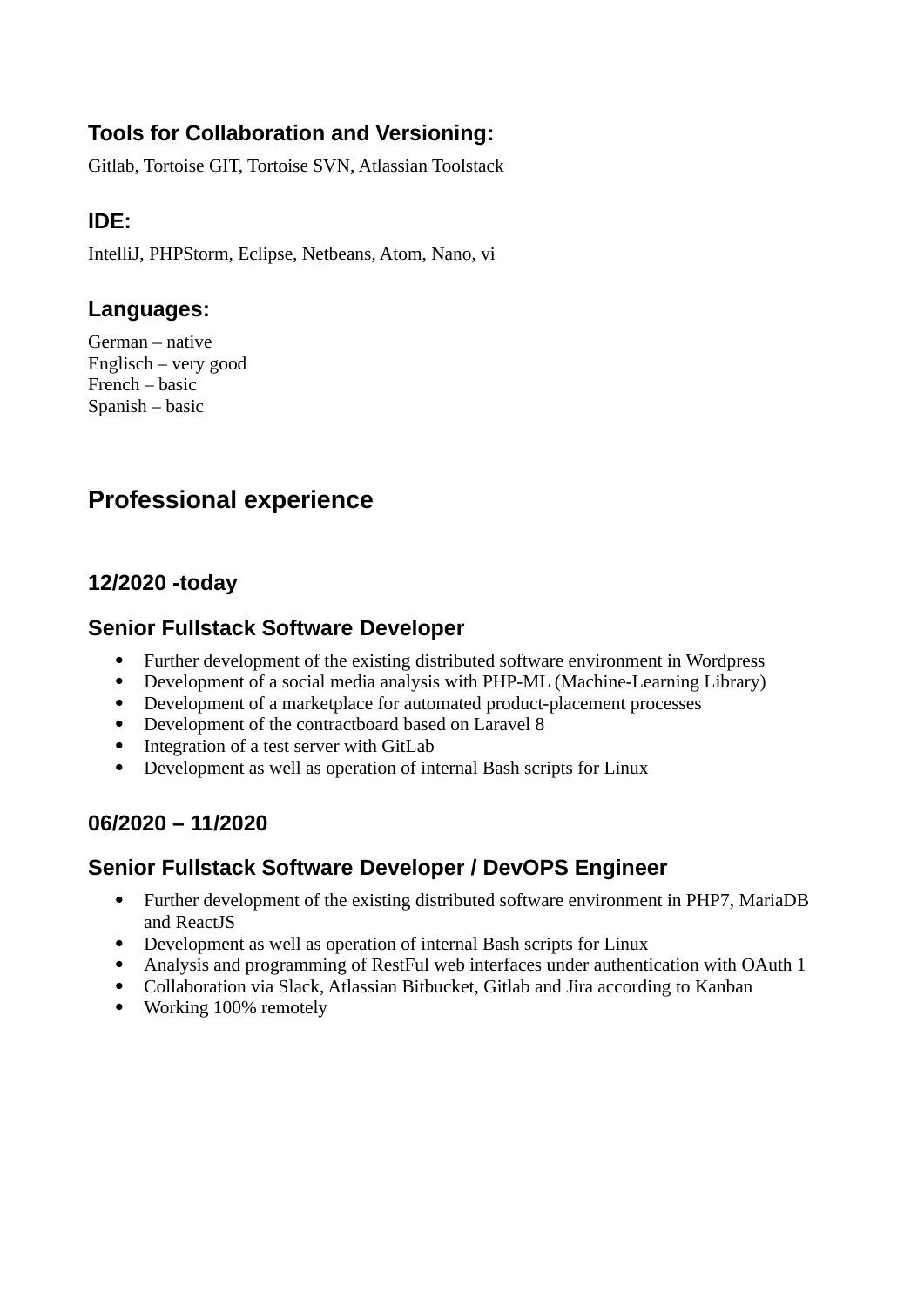#### **03/2019 – 05/2020**

#### **PHP Developer**

- Fullstack web development of the complex in-house HR management suite in PHP 7
- Implementation of new features according to in-house and customer requirements
	- Introduction of new workflow types
	- New queries and widgets for the data warehouse
	- Implementation of import and export functions
	- Development of new modules that will be sold to customers
- Analysis of existing source code and fixing of bugs
- Versioning and collaboration using Tortoise Git and Gitlab
- Development and operation of Docker containers and shell scripts

#### **08/2018 – 02/2019**

#### **Software Developer**

- Further development of the existing software in Java for fail-safe transport of warning messages.
- Rollout of the software
- Refactoring
- Analysis of dependencies in Spring Boot and Angular
- Managing Docker containers
- Collaboration via Jira and Confluence according to Scrum

#### **06/2017 – 07/2018**

#### **IT-Consultant Java**

- Consulting and development for innovative large customer projects
- Learning and applying the professional basics of software development in Java with Spring Boot and Angular as a fullstack developer
- Collaboration via Jira and Confluence according to Scrum and Kanban
- Development of RESTful microservices
- Promotion from junior consultant to consultant

#### **07/2016 – 05/2017**

#### **Web Developer**

- Development of plugins and extensions for Shopware 5.
- Adaptations of existing Shopware themes
- Consulting and installation of new stores
- Individual web development in PHP